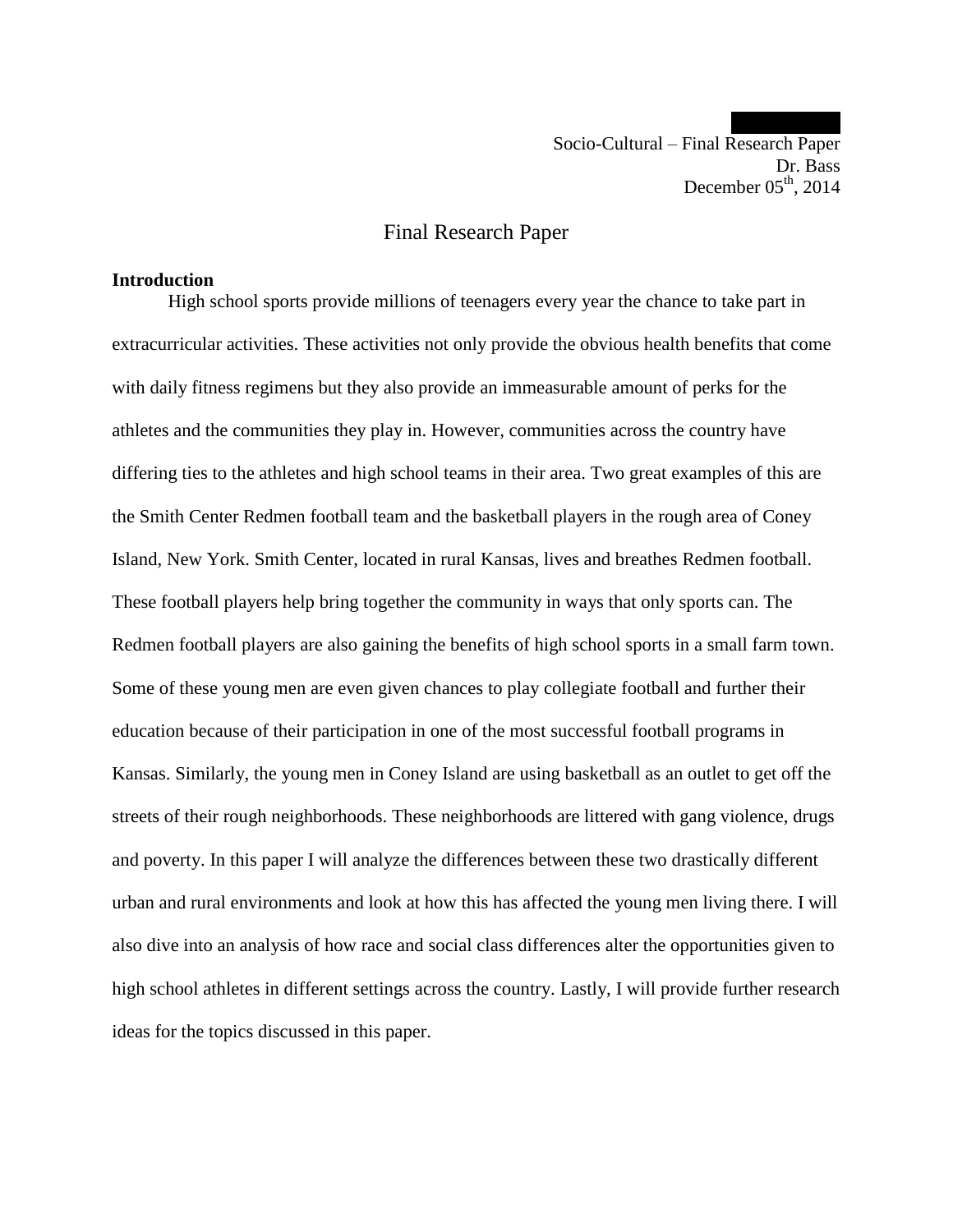## **Rural vs. Urban Environments**

The differing characteristics of Smith Center, Kansas and Coney Island, New York are both drastic, yet obvious due to their geographical locations. Smith Center is located in the beautiful, yet desolate farm country of western Kansas. "There was nothing but blue sky, miles and miles of it, disturbed only by cotton ball clouds that drifted across a horizon as flat as a tabletop and tiled with the gold, greens, and yellows of healthy crops. A John Deere combine, all shiny metal and sparkling glass, groaned in the distance as it knocked, skinned, and sorted wheat..." (Drape & Lawrence, 2010, p. 11) This quote gives us an image of what the Redmen football players wake up to everyday. Individuals and families that live off the land they nurture inhabit this tough and rugged farm ground. These families might not deal with the crime and violence those in urban environments, such as Coney Island, deal with, but they do face adversity of a different kind. "Jay Overmiller was weeks behind in his soybeans. There was nothing he could do about the rain, though. For weeks it had been soaking his family's three thousand acres morning, noon, and night…Weather was the master of farm life, and the Overmillers had been slaves to it on these plains since 1882…" (Drape & Lawrence, 2010, p. 166) These families that raise the future and current Redmen football players have to rely on Mother Nature blessing their harvest in order to sustain their livelihood. This type of hardship can be challenging, but when contrasted with the issues that the Coney Island basketball players deal with, it can seem inconsequential. The once prominent immigrant community in New York has now turned into a massive housing project, occupied primarily by African Americans, such as Russell Thomas. "…all but a few scattered rides have been dismantled, most of the cottages and triple-deckers have succumbed to the bulldozers of urban renewal; and in their place the city has erected a vast tract of housing projects…" (Frey, 1994, p. 3) Coming with these housing projects is an influx of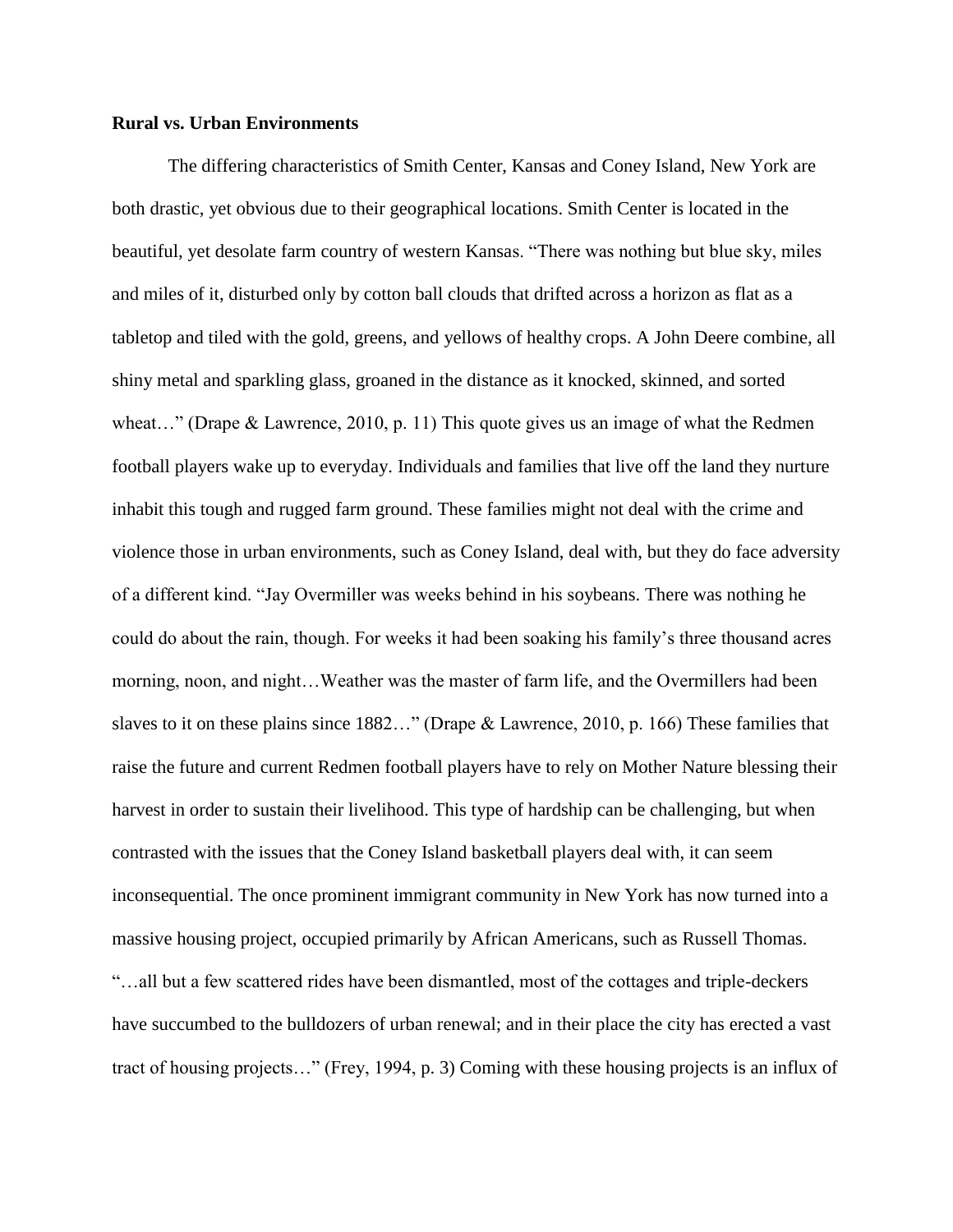gang related crime. It is because of these dangers that many times, urban children and teens are not afforded the same gift of spending time outside playing sports that those in rural areas have. "Children in rural schools were found to spend significantly more time outside than children in urban schools over the two seasons. This finding is further enhanced by the significantly more space available to rural school children in both the garden and the neighborhood, as well as the safer neighborhood reported by parents. It may be assumed that more space available and safer neighborhood characteristics are factors that help children spent more time outside playing." (Loucaides & Chedzoy & Bennett, 2003, para. 19) These young men are living in an area infested with drugs, gun violence and senseless murders of those living there. This type of danger is one that those living on the plains of Kansas could never fathom. However, for Russell Thomas and his teammates, these are the issues they wake up to and deal with on a daily basis. "Most summer nights now, an amorphous unease settles over Coney Island, as apartments become stifling and the streets fall prey to the gangs and drug dealers." (Frey, 1994, p. 4)

Due to this tough atmosphere, the young men that inhabit this area have to turn to other activities to get away from the viciousness that surrounds them. This often means turning to basketball. This outlet provides these kids with the ability to have a better life by achieving athletic prominence and maybe even the chance of an athletic scholarship, which would allow them to escape Coney Island. "Yet even in Coney Island there is a use to which a young man's talent, ambition, and desire to stay out of harm's way may be put: there is basketball." (Frey, 1994, p. 4) A prime example of using basketball as an outlet out of inner city New York is Tchaka, one of the most talked about players in the area. Due to his towering figure and athletic upside, Tchaka was invited to the Nike ABCD Camp, which would give him exposure to the top collegiate coaches in the country. Despite being from the rarely recruited inner city, Tchaka was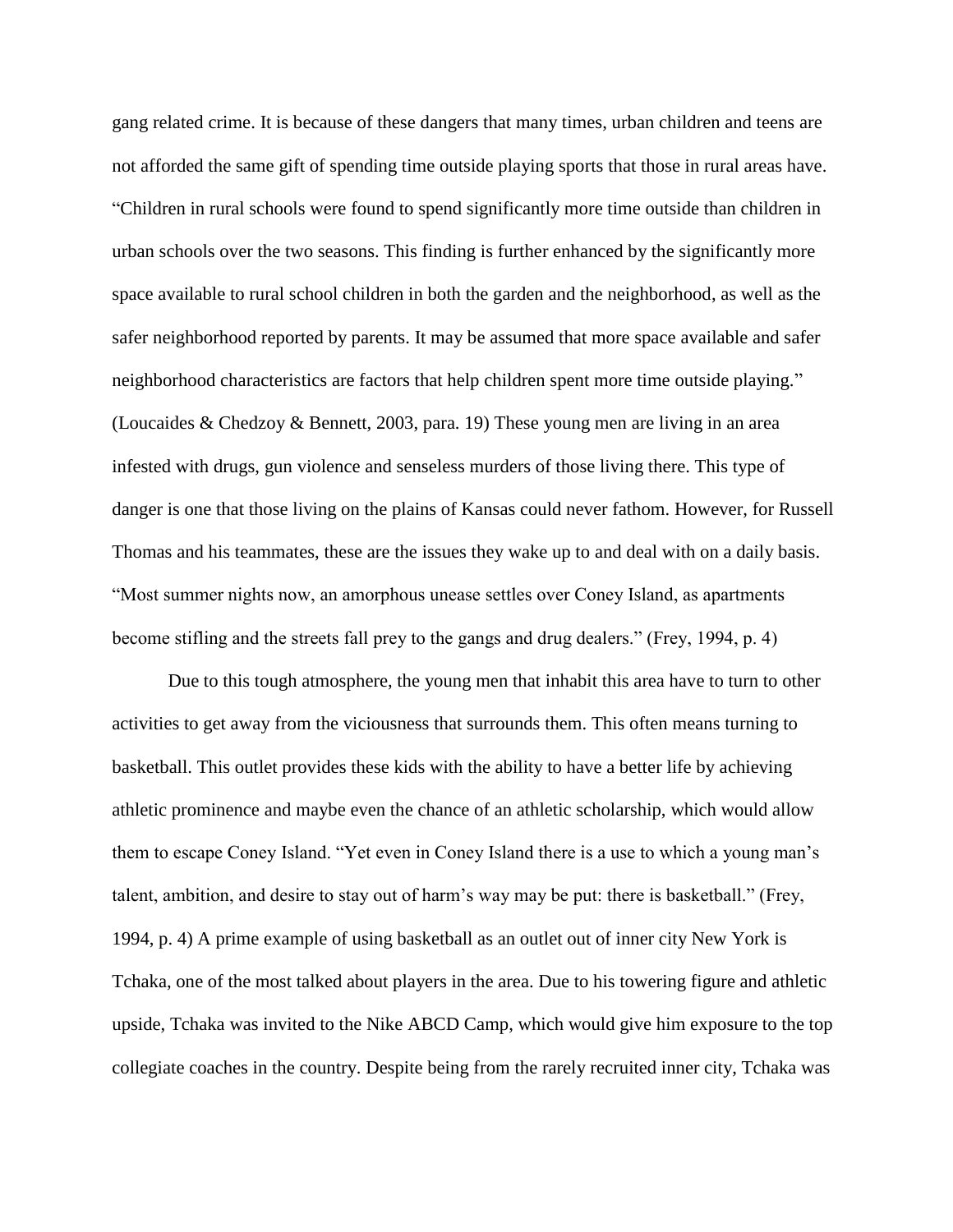given the chance to make a name for himself and receive an athletic scholarship. "Carlesimo and Sullivan exchange admiring, arched-eye-brow looks. Every time they watch one of Tchaka's games, they glance behind them to see who else may be watching. One day it was Providence coach Rick Barnes…Today it's Rollie Massimino of Villanova…" (Frey, 1994, p. 55) Without basketball, Tchaka and his fellow peers wouldn't have the slightest chance of going to college to receive an education that would better their lives and the lives of their families. Instead, they would more than likely raise their own children in the same rough, urban setting that controlled their childhoods. This is comparable to the opportunities that playing for Redmen football has given to the young men growing up in the crop fields of Kansas. For many of these players, going to a college or university aren't a realistic option due to the financial constraints their farming family's face. If they want to further their education and have a career other than farming, they must either receive an academic or athletic scholarship. Playing for the Redmen football program gives them a chance to receive the latter. "When college signing day arrived in February 2009, the talent and grit of this senior class received further notice. Marshall accepted a scholarship to play at Hutchinson Junior College…Justin was not offered a scholarship to Kansas State, but Sterling College came up with enough scholarship and aid money to allow him to become the first Nixon to attend college." (Drape & Lawrence, 2010, p. 264) Despite the radically contrasting urban and rural environments these two sets of men grow up in, they are both using sports as a way to achieve a more prosperous life, by receiving collegiate scholarships to further their educational background. Often times, as in the case of Justin Nixon in Smith Center and Russell Thomas in Coney Island, they are working to become the first in their family to achieve this milestone. However, as mentioned in the Coney Island case, African-American players in these communities must not fully rely on their athletic ability to achieve this chance.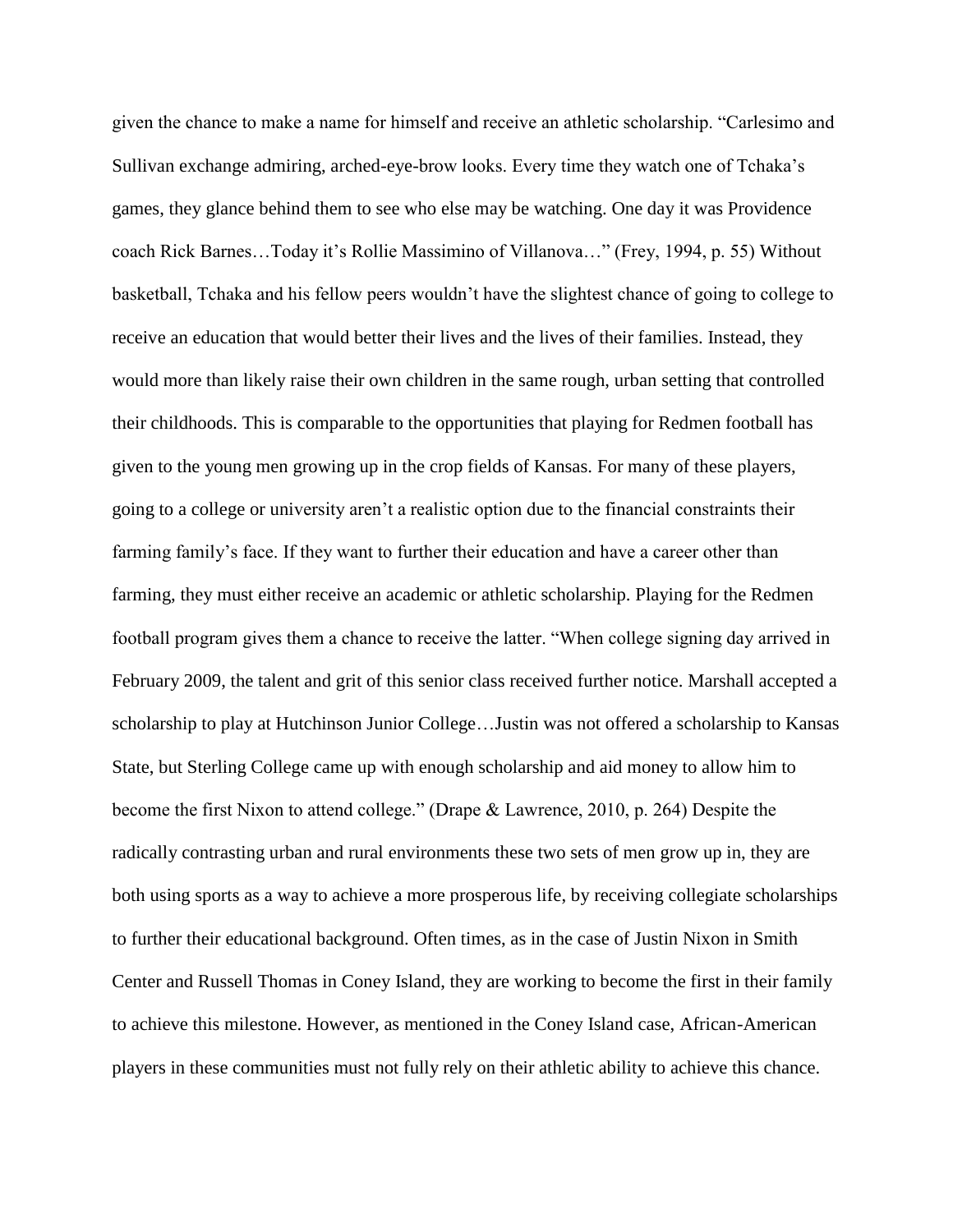These young men must travel a path full of obstacles working against minorities in urban environments. "The coaches point to kids like Tchaka as proof that the system works. But he is the exception…Tchaka succeeds in this game not because he is the first kid to work hard and play by the rules…They say no to drugs-though it's the only fully employed industry around. They don't get into trouble with the NCAA-though its rules seem designed to foil them." (Frey, 1994, p. 226) In other words, high school teens in both rural and urban environments face obstructions when trying to reach their goals, but its clear that those living in urban environments have much more stacked against them.

Another important aspect that can be analyzed between Smith Center, Kansas and Coney Island, New York is the community involvement with the athletes and sports that these men partake in. As seen across communities in every part of America, sports have a way of bringing together fragile and broken towns. "A single sports team can lift a city, as the New Orleans Saints did for theirs in the wake of Hurricane Katrina. "The Saints gave the city hope. It's something very emotional. We just love the team," one woman told *The New York Times* as she sobbed softly. Even a high school volleyball team can lift an ailing community, as HBO's Real Sports showed with the story of Caroline Found, who was tragically killed in a moped accident. Her teammates, united with the community, rallied to win the state volleyball championship in her honor." (Sato, 2013, para. 17) This type of community healing and bonding was seen in Smith Center after the passing of a prominent town chiropractor, Steve Kloster. "His passing had hit the Redmen hard. Marshall, Kris, Travis, Trevor, and Colt-all wrestlers-took a ball signed by the whole team over to Janet at her home. All of them dissolved into tears…In his death, he had given the boys much to think about." (Drape & Lawrence, 2010, p. 190) The Redmen football team, with heavy hearts, proceeded to beat their opponent just a few days later, which helped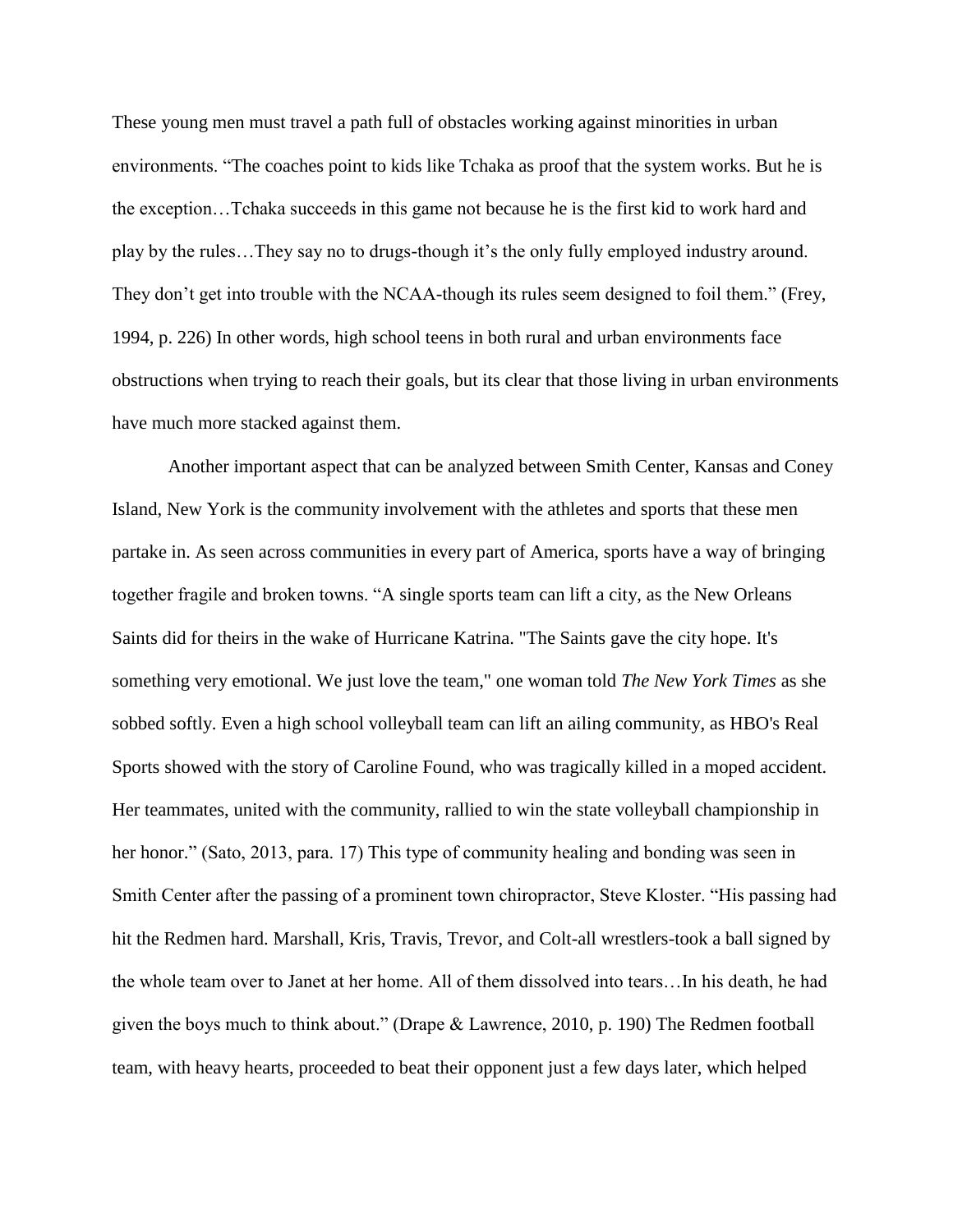bring together the Smith Center community after a rough week. These types of sporting events help the mourning and healing process for fragile towns suffering through tragedies. Whether it's the Japanese women's soccer team winning the World Cup after a Tsunami, or a high school football team bringing together a broken town after the passing of a revered community member, sports are the ultimate bonding activity, regardless of the environment.

In a similar way, those in urban environments, even those perpetuating the crime, support basketball as community bonding because they see the benefits of having one of their own reach high levels of success on the court. "A few years ago community activists petitioned the housing authority to install night lights. And the players themselves resurfaced the court…Even the dealers and hoodlums refrain from vandalizing the Garden, because in Coney Island the possibility of transcendence through basketball-in this case, an athletic scholarship to a four-year Division I college-is an article of faith." (Frey, 1994, p. 5) It may be contrasting to the community bonding that sports have brought to Smith Center, Kansas, but its still a type of unity amongst neighborhood members. Those living in urban environments know that the ability to have a member of their community reach financial success, will ultimately lead to money being brought back to their poverty ravaged towns.

#### **Race and Social Class Societal Issues**

Racial and social class divides have long been an issue for American culture in almost every aspect of society. This divide includes sports, specifically at the adolescent levels. Social affluence gives children, in those families, much more opportunities to get involved in sports and gain the proper training to flourish. This is due to parents in these higher social classes having more money and time to spend on involving their children in a multitude of activities, as opposed to lower social class families who can't spend time away from jobs. "Many immigrant parents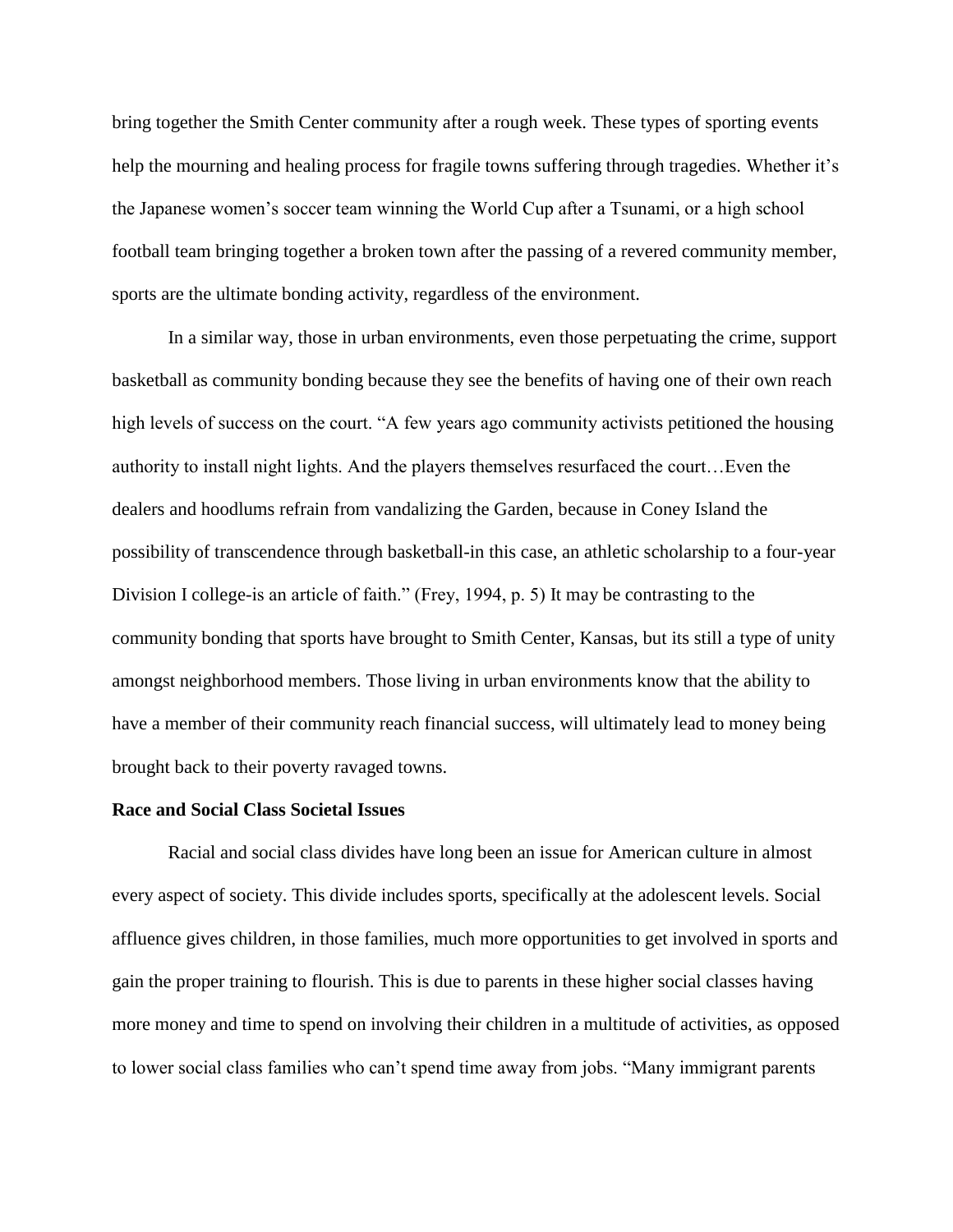are worried about the next meal or their job. They don't have the luxury that middle-class parents have of getting to Saturday games or joining leagues, so their kids don't get involved at a young age the way a lot of middle-class kids do. It's more of a class thing than a race thing." (Schulte, 2013, para. 7) Furthering this social divide in sports is the fact that many sports now have monetary constraints for their athletes. If athletes can't afford to receive academy training or camp memberships, they will be left behind when they reach high school ages because their skill levels are lagging. Sports, such as baseball, lacrosse and tennis are played predominately by those that can afford the specialized training. Often times, this means minorities, in lower social classes, are stuck playing sports that hinge more on strict athletic ability, such as basketball and football. In the same light, white families are sticking to the previously mentioned sports because they feel as if there is a racial divide and discrepancy in basketball and football. "The division starts early with sports programs for elementary and middle-school students. The soccer teams, sponsored by the Alexandria Soccer Association, are virtually all white, and coached and run by white moms and dads. The Alexandria Recreation League's football teams are virtually all black, with most of the players coming from public housing. I often wonder if the problem in Alexandria is that there are too many of these public housing kids playing football for the comfort of white middle-class parents. Do football and other sports, like schools, have a "tipping point," a level of low-income black participants at which most white families--and often middleclass black families--will start to pull out?" (Schulte, 2013, para. 16) This type of racial and social divide is detrimental for the development of our young athletes. Not only is it perpetuating the racial and social gap that we have seen in America, it is also putting up further obstacles for minorities. "Minority adolescents have a tougher time developing than their "White" counterparts. Minorities must constantly face stereotypes and overcome differences in cultural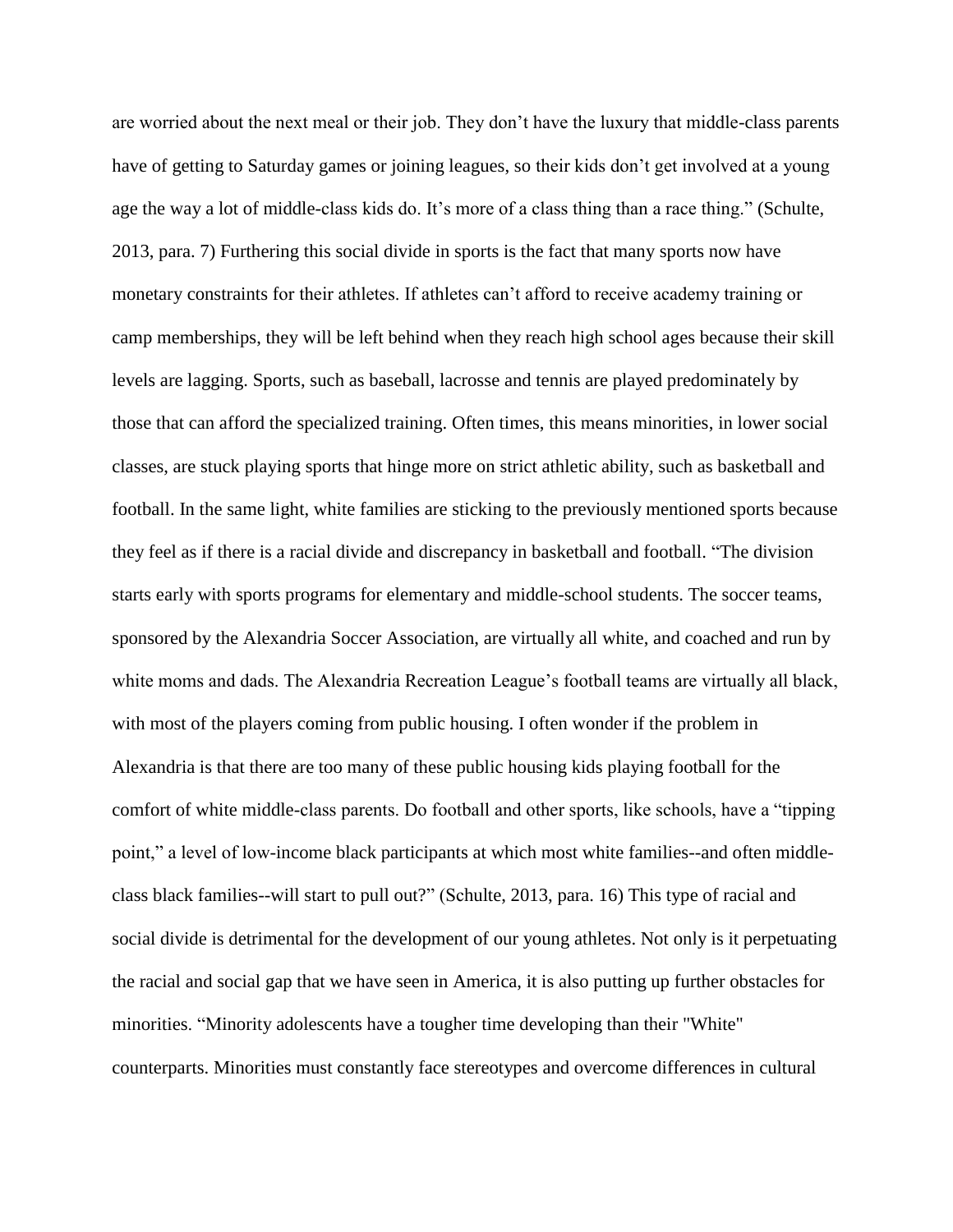norms. For minority adolescents, many factors exist that can keep self-esteem low, which in turn affect all aspects of life. In general, ethnic minority students are reported as having lower levels of educational attainment, grades, graduation rates, and school persistence." (Chan, 1998, para. 12) By making it challenging for minorities and lower social class members to play sports, outside of basketball and football, our society is causing these minorities to rely on very few opportunities in the few sports they play to achieve financial and educational success. If there were fewer hindrances on minorities, they would be afforded more chances to show their athletic abilities in a multitude of sports, which would increase their likelihood of improving their financial standing in society.

Having said that, due to the realistic nature of where our society currently stands with adolescent sport participation across differing racial and social classes, basketball is still an effective way of helping minorities in urban areas. Many community centers are developing basketball programs as a way of community outreach to help keep teens off the hardened streets of urban areas. The Salvation Army's North Corps Community Center in downtown Charlotte is a good example of a program that has reached success in helping these teens. "We started up a basketball program with literally five high school kids to keep them off the street, keep them out of trouble and keep them motivated and before we knew it it's blossomed it's exploded into what you see today." (Hamer & Mastre, 2014, para. 7) This program has helped not only lower the chances of their participants getting involved in crime activities; it's also increasing educational success. Since the inception of the program, they have seen a 100 percent graduation rate for all of the seniors that have been actively involved. Unfortunately, there seems to be fewer and fewer of these types of programs in urban areas, which has negatively affected the minorities and lower social class members that so desperately need it. Cities should look at the success that Charlotte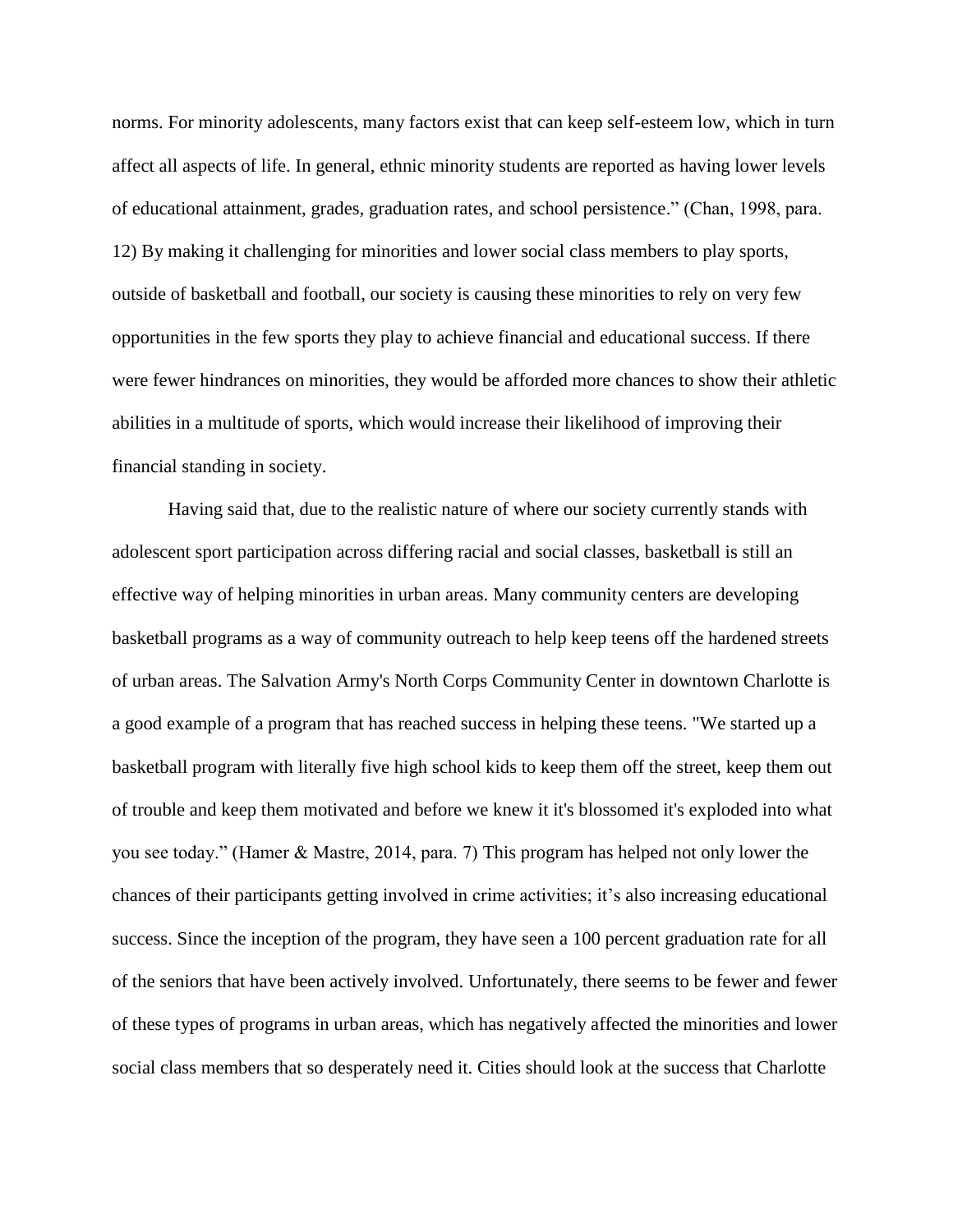has had with helping this often-overlooked portion of our society. Or, they can simply listen to first year member, John Blatch's thoughts on the program, "'There's not really that after school activity going on and with all the violence going on, basketball is just something that I love to do," he said. "And I just feel like I can come down here and make something of it and he gave me the opportunity and I'm taking advantage of it." (Hamer & Mastre, 2014, para. 13) This quote perfectly sums up why, as a society, we should be actively searching for ways to help minorities and those living in tough, urban areas. By doing so, we can help improve the racial and social divide that is propagating within our country.

## **Further Research Ideas**

As discussed, racial and social divides are a real issue for sport participation numbers. This has been proven true in urban environments, where minorities are not given the same opportunities in sports, other than basketball. Even when minorities are participating in basketball, there are often times obstacles put in their way when trying to acquire collegiate scholarships, which was seen in *The last shot: City streets, basketball dreams*. However, not much research has been done on finding solutions to decreasing these hurdles. For example, how can the NCAA alter their recruiting policies to help improve the number of African-Americans in urban areas receiving collegiate opportunities? Also, further research can be done on the reasons behind the closing of baseball academies in urban areas. In the 1970's and 1980's, many professional training academies were created by MLB organizations. These academies helped spawn an influx of African-American players in MLB, including stars like Frank White. However, in recent decades, MLB organizations have closed these academies and instead have focused on international academies in Latino countries. Research should be done to look at how bringing back these academies, within the United States, could produce a new generation of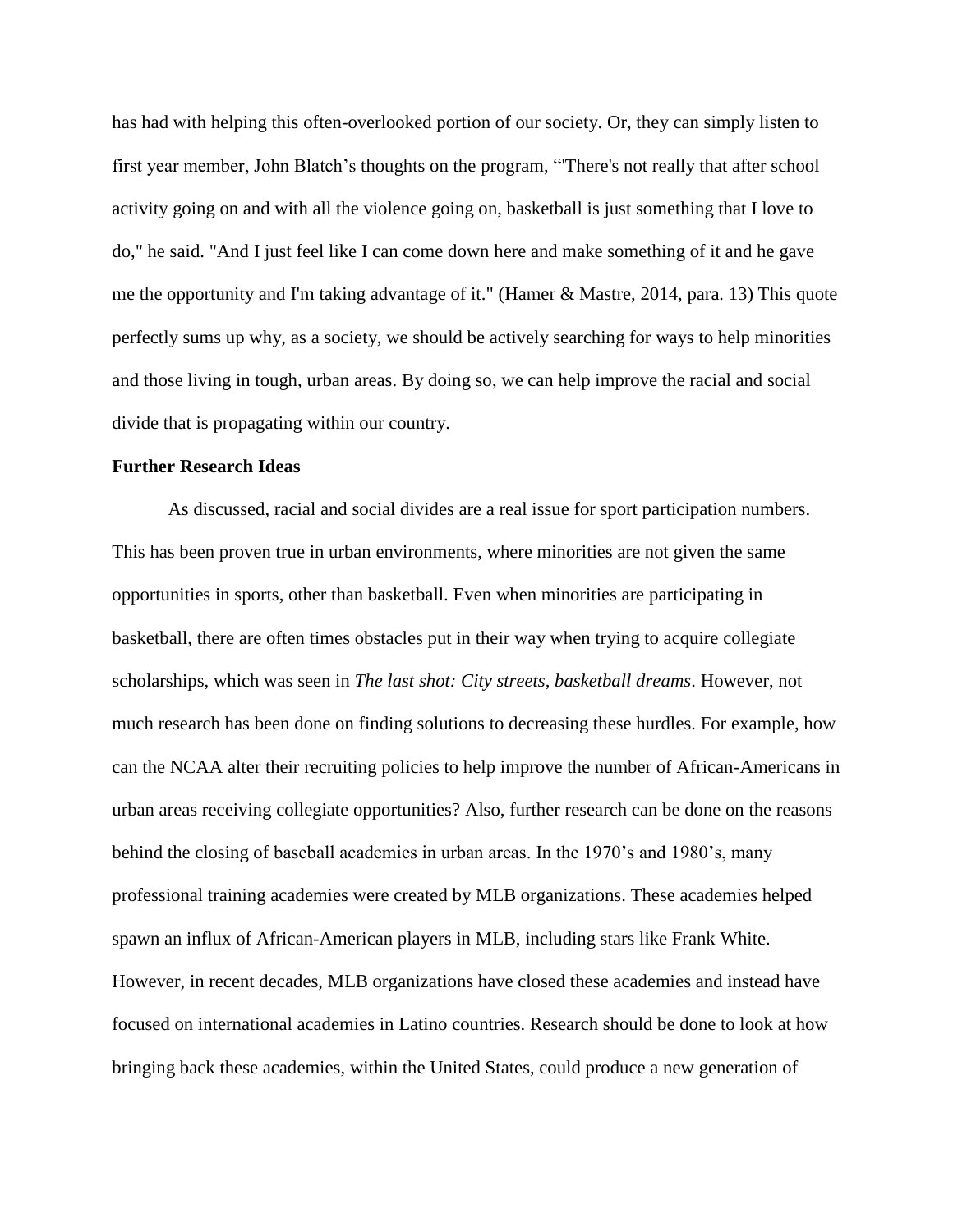African-American's heightened interest and opportunities in baseball, which is predominately white. The last area of research that could help us gain further understanding of sports in society is the analysis of sports instilling a sense of entitlement within young athletes. "It is impossible to rule out the claim that the social status of athletes and athletics may create in some young athletes a sense of entitlement and belief that they are above the law." (Hartmann & Massoglia, 2007, para. 36) This could help explain some of the recent issues of high school athletes thinking they could get away with criminal activity, such as the sexual abuse scandal in the majority white community of Steubenville, Ohio. These three further research ideas will help researchers not just analyze the social and racial issues occurring in high school athletics, but it will also help our society come up with ways to curb these damaging problems.

# References

- Chan, S. (1998, December 10). The Role of Sports on Minority Adolescents. Retrieved from [https://web.stanford.edu/class/e297c/poverty\\_prejudice/school\\_child/hrole.h](https://web.stanford.edu/class/e297c/poverty_prejudice/school_child/hrole.htm) [tm](https://web.stanford.edu/class/e297c/poverty_prejudice/school_child/hrole.htm)
- Drape, J., & Lawrence, K. (2010). *Our boys a perfect season on the plains with the Smith Center Redmen*. New York: St. Martin's Griffin.
- Frey, D. (1994). *The last shot: City streets, basketball dreams*. Boston: Houghton Mifflin.
- Hamer, R., & Mastre, B. (2014, April 3). Basketball Program Keeps Kids Off The Street. Retrieved from [http://www.wowt.com/home/headlines/Basketball-Program-Keeps-Kids-](http://www.wowt.com/home/headlines/Basketball-Program-Keeps-Kids-Off-The-Street-253814741.html)[Off-The-Street-253814741.html](http://www.wowt.com/home/headlines/Basketball-Program-Keeps-Kids-Off-The-Street-253814741.html)
- Hartmann, D., & Massoglia, M. (2007). Re-Assessing the Relationship between High School Sports Participation and Deviance: Evidence of Enduring, Bifurcated Effects. *The Sociological Quarterly*, *48*(3), 485–505.
- Loucaides, C., Chedzoy, S., & Bennett, N. (2003). Differences in physical activity levels between urban and rural school children in Cyprus. *Health Education Research, 19*(2), 138-147.
- Sato, K. (2013, September 27). The Case For High School Sports. Retrieved from